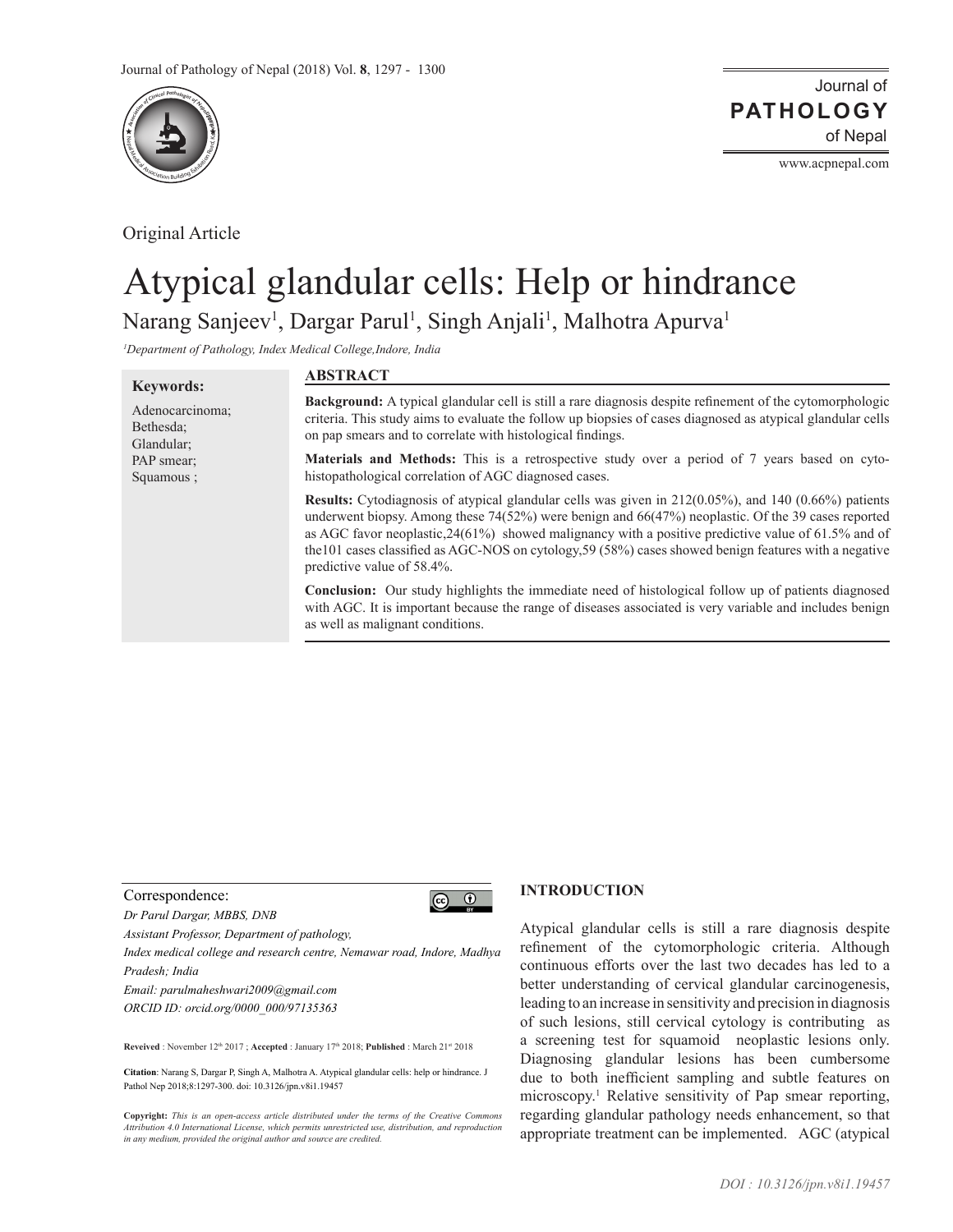glandular cells)is the newer term by Bethesda group for the original category of AGUS "atypical glandular cells of undetermined significance ".this amendment was made to avoid the overlap with ASCUS(atypical squamous cells of undetermined significance). Secondly, in 2014 they have emphasized that that the site of origin (endometrial or endocervical) be mentioned whenever feasible, since the follow up and treatment approach varies. However if diagnostic clues are limited then use of the term "atypical glandular cells" (AGC) would be appropriate. Next they have emphasized on the use of "favor neoplastic" and at the same time "favor reactive" has been considered as misleading and so has been dropped off, instead not otherwise specified (NOS) is the favorable terminology.<sup>2</sup>

AGC is an infrequent diagnosis, reported ten times less than the atypical squamous cells<sup>3</sup> and previous studies say that it represents less than 1% of cervical smears.<sup>4,5</sup> At the same time diagnosing AGC on cytology is crucial in view of the possibility of underlying high grade lesions which are seen more than in ASCUS.<sup>6</sup> The present study is an endeavor to evaluate the relative frequency of patients being diagnosed as AGC and to assess the significance of this diagnosis on follow up biopsies.

### **MATERIAL AND METHODS**

It was a longitudinal and retrospective study, based on analysis of results from pap smears and histopathological examinations carried out at a tertiary care centre of central India during January 2008 –January2017. The study protocol had been approved by the institute's committee on human research. The cases considered for evaluation in this study are only those which underwent biopsies in the subsequent two years of cytological diagnosis of AGC on conventional PAP smears including both 'NOS' and 'favor neoplastic' categories .The next step involved classifying results of histopathological examinations into two main types of benign and malignant lesions. Positive Predictive Value ( PPV) and Negative Predictive Value(NPV) was calculated.

### **RESULTS**

Of the 35 TNBCs, there were 13 cases (37.1%) of IDC-During the period of study, out of a total of 4,22,514 Pap smears, 212(0.05%) cases were diagnosed as AGC. Out of these 140 (0.66%) patients had undergone follow up biopsy within next two years. One hundred one (72%) cases were classified as AGC- NOS and 39(27%) were classified as AGC- favor neoplastic. Histopathological assessment revealed 74 cases  $(52%)$  as benign and 66  $(47%)$  cases as neoplastic.

Among the 101 cases classified as AGC-NOS on cytology; 59 (58%) cases showed benign features and 42(41%) cases showed neoplastic changes on biopsy. On the other hand among 39 cases reported as AGC favor neoplastic; 24(61%) cases showed malignancy and 15 (38%) cases showed benign features on histopathological examination. Further PPV evaluated for the diagnosis of AGC-favor neoplastic was as 61.5% as shown in table 1. The NPV for AGC-NOS was 58.4 percent.

## **DISCUSSION**

Reporting atypical glandular cells on cyto-smears is challenging yet important since this diagnosis leads to a more significant disease process and is related to a spectrum of lesions ranging from benign to malignant.<sup>7,8</sup> A follow up biopsy becomes important after AGC diagnosis and the practice of just repeating pap smear like in case of ASCUS should be omitted.<sup>9</sup> Evidences from previous studies evaluating histological results in women with a diagnosis of AGC have shown that it includes a range of benign changes as well as cervical precursor lesions of glandular and/or squamous origins to invasive cervical cancer and other gynaecological cancers.10 In the present study ,the prevalence of diagnostic category of AGC was 0.05% which is comparable with study by Loos et al<sup>11</sup>, quoting 0.06 % prevalence of AGC among cervical smears. In our study 53% of cases were benign diagnoses on subsequent biopsy and 47% had malignancy. This finding also corroborated with previous studies which state that 50 to 80 % of AGUS diagnosed cases have only subtle histologic changes while 20 to 50 percent show significant features of cervical intraepithelial neoplasia, adenocarcinoma in situ or adenocarcinoma.<sup>12</sup> Another study by Mood et al in Iran concluded that 52.4% of patients with AGC had preneoplastic and neoplastic morphology on histopathology examination.13 Similarly Loos et al revealed 46.9% malignant lesions on histological follow up of AGC diagnosis.11 In the present study histopathological correlation revealed 39 out of the 66 malignant cases(in situ and invasive) to be of glandular origin (59%) while the remaining 27 (40%) cases to be of squamous origin . The proportion of adenocarcinoma is higher as compared to previous studies which quote higher percentage of invasive squamous cell carcinoma diagnosed through a histopathological analysis in patients with AGC as mentioned in six articles,<sup>15-20</sup> of which five were published from 2003 to 2009. Another study by Marques et all<sup>4</sup> carried out in 2011 states 12% to 46% of cases to be of glandular origin. As mentioned by these authors the incidence of clinically significant lesions ranged from 1.43% 19 to 4.4 percent.<sup>17</sup> The diagnosis of cervical adenocarcinoma in these all articles, ranged from 1.4%14-18%.16 A relatively higher percentage of confirmed cases of glandular origin on histopathology in our study is probably due to a high index of suspicion while screening pap smears and also because of stringent adherence to the cytological criterias for AGC diagnosis given by the Bethesda group. Another probable reason could be the rise in number of cervical adenocarcinoma in the last two decades.9 One of the limitation of our study has been low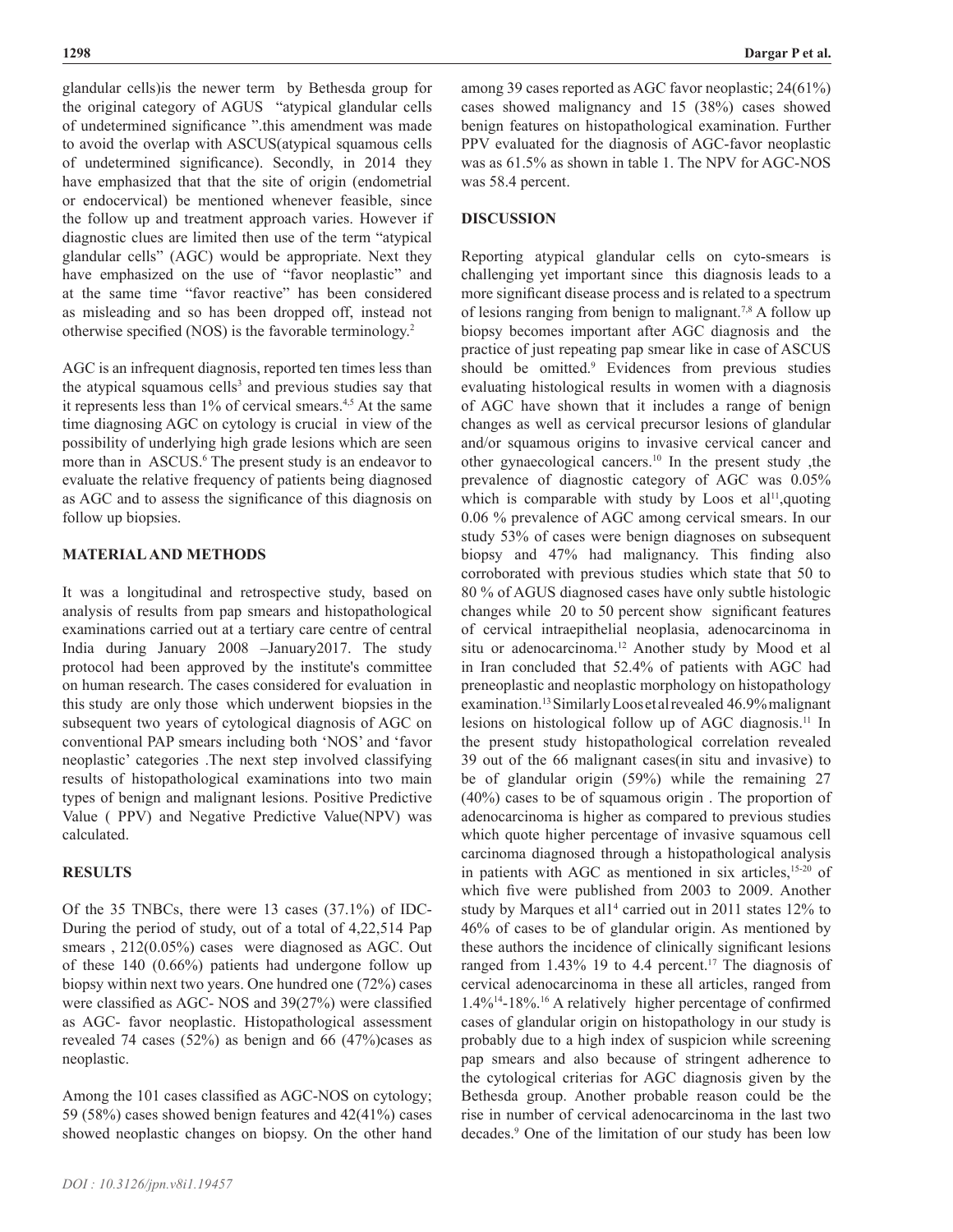| TAUR 1, II V ANG NI V ULAOC GREGOSIS |                                            |  |              |       |       |
|--------------------------------------|--------------------------------------------|--|--------------|-------|-------|
| <b>AGC</b>                           | <b>NEOPLASTIC BIOPSIES BENIGN BIOPSIES</b> |  | <b>TOTAL</b> | PPV   |       |
| <b>FAVOR NEOPLASTIC</b>              | 24                                         |  |              | 61.5% |       |
| NOS                                  |                                            |  | $\mathbf{U}$ |       | 58.4% |
| <b>TOTAL</b>                         | 66                                         |  |              |       |       |

 **Table 1: PPV and NPV of AGC diagnosis** 

PPV (61.5%) because of low prevalence and rarity of AGC as a cytologic diagnosis. AGC is a diagnostic challenge for other researchers also specially because of inter-observer variability and low PPV.<sup>21</sup> Another limitation comes from restricted period of follow up i.e. two years from cytological to histological assessment, despite knowing that the period of evolution of an initial cervical lesion into a distinct invasive form may be up to 20 years.<sup>22</sup>

The high rate of malignancy associated with AGC diagnosis, as in present study (47%) and also concluded in previous studies emphasizes the need to adopt an aggressive assessment strategy for AGC.13,23,24

#### **CONCLUSION**

The result highlights importance of improving diagnosis as well as reinforces immediate histological follow up of patients diagnosed with AGC. Secondly a close surveillance for many years is also recommended. This will go a long way in treatment of this dreaded disease early in the course and thus serve to significantly reduce the morbidity and mortality associated with advanced disease.

### **Conflict of Interest:** None

#### **REFERENCES**

- 1. Moriarty AT, Wilbur DC. Those gland problems in cervical cytology: faith or fact? Observations from the Bethesda 2001 terminology conference. Diagn Cytopathol. 2003;28: 171–4. [Crossref](https://doi.org/10.1002/dc.10278)
- 2. Wilbur D.C,Chhieng D.C.,Guidos B.,Mody D.R. Epithelial abnormalities: Glandular in The 2014 Bethesda System for Reporting Cervical Cytology, Nayar R, Wilbur DC,U.S.A ,Springer, 2015. 194- 5p.
- 3. Campaner AB, Galvão MAL, Santos RE, Aoki T. Células glandulares atípicas em esfregaços cervicovaginais: significância e aspectos atuais. J Bras Patol Med Lab. 2007;43:37-43. [Crossref](https://doi.org/10.1590/S1676-24442007000100008)
- 4. Solomon D, Davey D, Kurman R, Moriarty A, O'Connor D, Prey M, Raab S, Sherman M, Wilbur D, Wright , Jr, Young N. The 2001 Bethesda System. Terminology for reporting results of cervical cytology. JAMA. 2002;287:2114–9. [Crossref](https://doi.org/10.1001/jama.287.16.2114)
- 5. Solomon D, Frable WJ, Vooijs GP, et al. ASCUS and AGUS criteria, IAC Task Force Summary. Acta Cytol. 1998;42:16–24. [Crossref](https://doi.org/10.1159/000331531)
- 6. Castle PE, Fetterman B, Poitras N, Lorey T, Shaber R, Kinney W. Relationship of atypical glandular cell cytology, age, and human papillomavirus detection to cervical and endometrial cancer risks. Obstet Gynecol. 2010;115:243-8. [Crossref](https://doi.org/10.1097/AOG.0b013e3181c799a3)
- 7. Kim TJ, Kim HS, Park CT, et al. Clinical evaluation of follow-up methods and results of atypical glandular cells of undetermined significance (AGUS) detected on cervicovaginal pap smears. Gynecol Oncol 1999;73:292-8. [Crossref](https://doi.org/10.1006/gyno.1999.5360.)
- 8. Hammoud MM, Haefner HK, Michel CW, Ansbacher R. Atypical glandular cells of undetermined significance. Histologic findings and proposed management. J Reprod Med. 2002;47:266-70. [Crossref](https://doi.org/10.1097/00006254-200211000-00015)
- Kaferle J.E., Malouin J.M.Evaluation and Management of the AGUS Papanicolou smear. Am FamPhysician.2001;63:2239-45. [Crossref](PMid:11417776)
- 10. Schnatz PF, Guile M, O'Sullivan DM, Sorosky JI. Clinical significance of atypical glandular cells on cervical cytology. Obstet Gynecol 2006;107:701-8. [Crossref](https://doi.org/10.1097/01.AOG.0000202401.29145.68)
- 11. Loos B., Coelho MP, Franca PH, Bublitz GS, JuniorHF. Clinical implications and histological cor relation of atypical glandular cells found in cervicovaginal smears. JBras Patol Med Lab 2017;50:286-9.
- 12. Kim TJ, Kim HS, Park CT, et al. Clinical evaluation of follow up methods and results of atypical glandular cells of undetermined significance(AGUS) detected on cervicovaginal Pap smears. Gynecol Oncol.1999;73:292-8 [Crossref](https://doi.org/10.1006/gyno.1999.5360)
- 13. Mood NI, Eftekhar Z., Haratian A., Saeedi L., Rahimi-Moghaddam P., Yarandi, F. A cytohistologic study of atypical glandular cells detected in cervical smears during cervical screening tests in Iran, Int J Gynecol Cancer,2006;16:257-61. [Crossref](https://doi.org/10.1111/j.1525-1438.2006.00346.x)
- 14. Marques JP, Costa LB, Pinto AP, Lima AF, Duarte ME, Barbosa AP, Medeiros P L. Atypical glandular cells and cervical cancer: systematic review. Rev. Assoc. Med. Bras. 2011;57:234-8. [Crossref](https://doi.org/10.1590/S0104-42302011000200024)
- 15. Verdiani LA, Derchain SFM, Schweller M, Gontijo RC, Angelo-Andrade LA, Zeferino LC. Atypical glandular cells in cervical smear: analysis of diagnostic methods. Rev Bras Ginecol Obstet. 2003;25:193-200.
- 16. Zhao C, Austin RM, Pan J, et al. Clinical significance of atypical glandular cells in conventional pap smears in a large, high-risk U.S. West Coast minority population. Gynecol Cytopathol. 2009;53:154- 9. [Crossref](https://doi.org/10.1159/000325117)